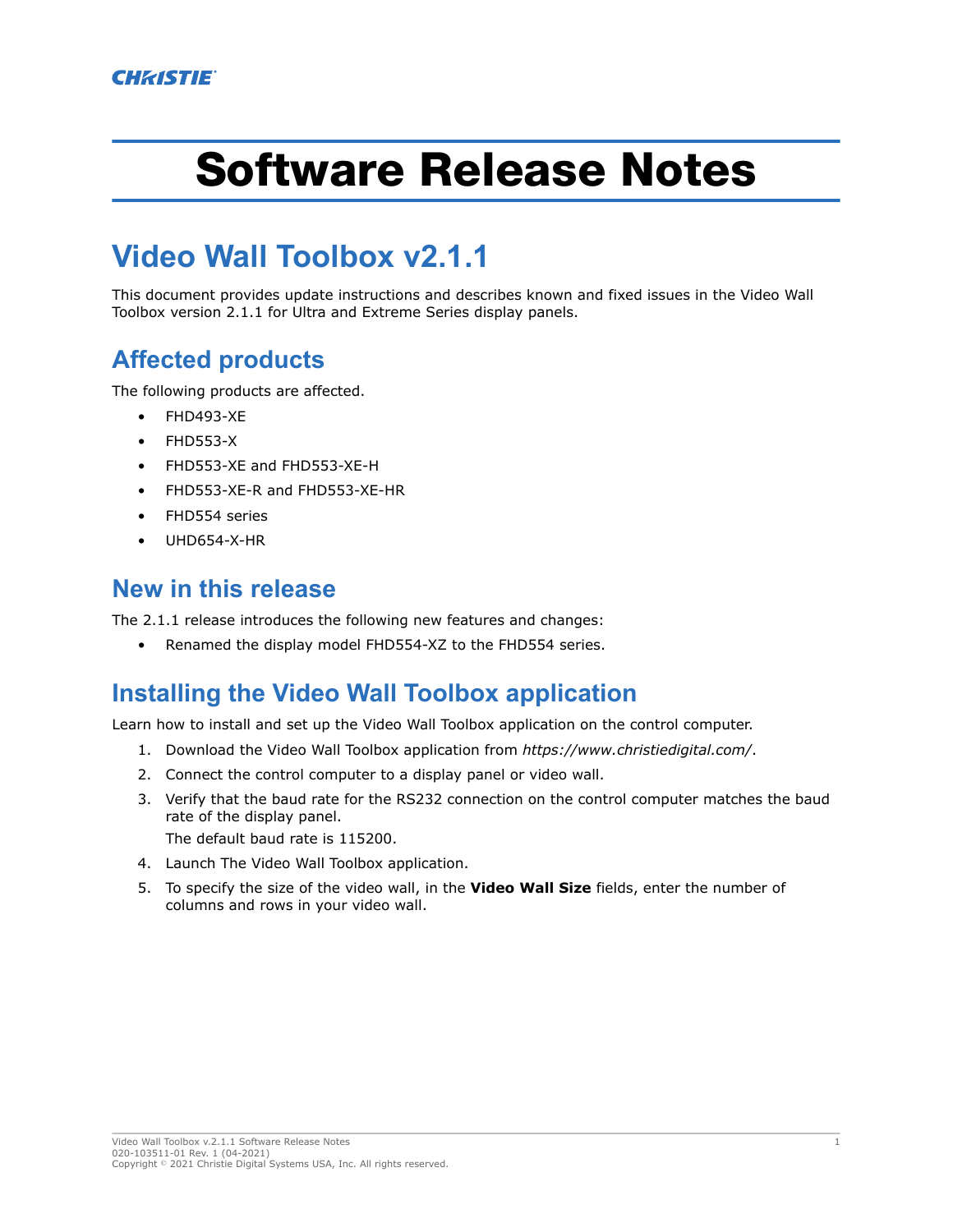

| PC                                                                                       | <b>RS232</b>         | Display 1              | <b>RS232</b>      | Display 2      |   | <b>RS232</b> | Display N |
|------------------------------------------------------------------------------------------|----------------------|------------------------|-------------------|----------------|---|--------------|-----------|
| 2. Video Wall Size:                                                                      | Columns <sup>3</sup> | $\left  \cdot \right $ | Rows <sub>3</sub> | $\overline{ }$ |   | 8            | 9         |
| 3. The location of the 1st Display connected to the PC:<br># Botom kift<br><b>Taplet</b> |                      |                        |                   |                |   | 5            | Δ         |
| 4. Communication port:<br>Select COM Port                                                | <b>COMB</b>          |                        | ۳                 |                | 1 | 2            | ۵         |

- 6. Specify the location of the first display panel that is connected to the display computer.
- 7. Connect a computer to the first LCD panel in the video wall with RS232 or Ethernet.
- 8. To automatically assign Monitor IDs to all the display panels in a video wall, select **Auto Setup**.

### **Product documentation**

For installation, setup, and user information, see the product documentation available on the Christie website. Read all instructions before using or servicing this product.

1. Access the documentation from the Christie website:

- Go to this URL:*<http://bit.ly/2V1wwX8>*.
- Scan the QR code using a QR code reader app on a smartphone or tablet.



2. On the product page, select the model and switch to the **Downloads** tab.

# **Technical support**

Technical support for Christie Enterprise products is available at:

- North and South America: +1-800-221-8025 or *[Support.Americas@christiedigital.com](mailto:Support.Americas@christiedigital.com)*
- Europe, Middle East, and Africa: +44 (0) 1189 778111 or *[Support.EMEA@christiedigital.com](mailto:Support.EMEA@christiedigital.com)*
- Asia Pacific (*[support.apac@christiedigital.com](mailto:support.apac@christiedigital.com)*):